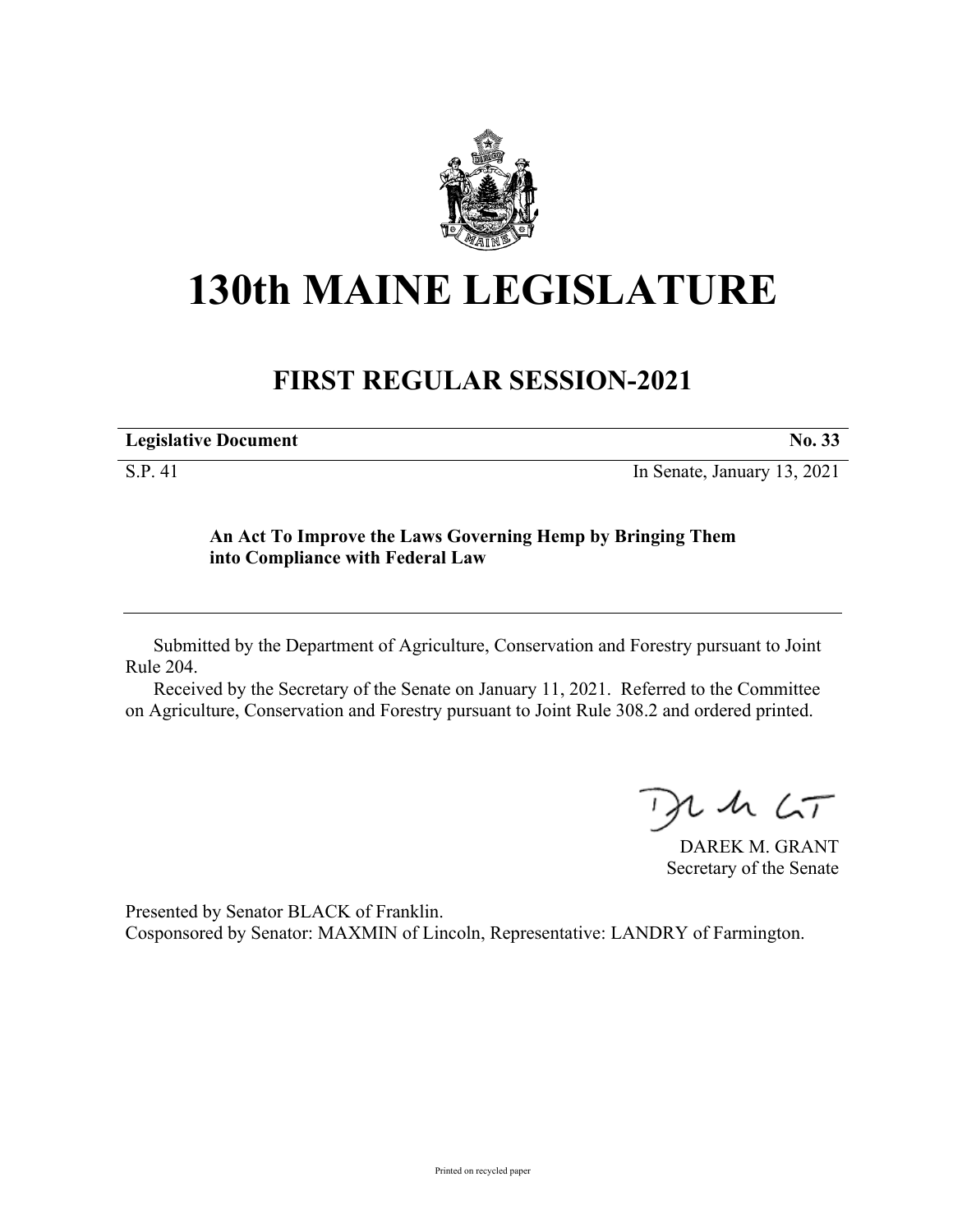1 **Be it enacted by the People of the State of Maine as follows:**

2 **Sec. 1. 5 MRSA §5303, sub-§2,** as amended by PL 2017, c. 288, Pt. A, §12, is 3 further amended to read:

4 **2. Ten-year limits.** For applicants to and licensees and registrants of the Board of 5 Licensure in Medicine, the Board of Osteopathic Licensure, the Board of Dental Practice, 6 the State Board of Examiners of Psychologists, the State Board of Social Worker Licensure, 7 the State Board of Nursing, the Board of Chiropractic Licensure, the Board of Trustees of 8 the Maine Criminal Justice Academy, the State Board of Examiners in Physical Therapy, 9 the State Board of Alcohol and Drug Counselors, the Board of Respiratory Care 10 Practitioners, the Board of Counseling Professionals Licensure, the Board of Occupational 11 Therapy Practice, the Board of Speech, Audiology and Hearing, the Radiologic 12 Technology Board of Examiners, the Nursing Home Administrators Licensing Board, the 13 Board of Licensure of Podiatric Medicine, the Board of Complementary Health Care 14 Providers, the Maine Board of Pharmacy, and the Emergency Medical Services' Board, for 15 applicants to and licensees of the Department of Agriculture, Conservation and Forestry 16 for growing, processing and transporting hemp and for applicants for massage therapy 17 licensure or licensed massage therapists, the following apply.

18 A. The procedures outlined in sections 5301 and 5302 for the consideration of prior 19 criminal conviction as an element of fitness to practice a licensed profession, trade or 20 occupation apply within 10 years of the applicant's or licensee's final discharge, if any, 21 from the correctional system.

- 22 B. Beyond the 10-year period, ex-offender applicants or licensees with no additional 23 convictions must be considered in the same manner as applicants or licensees 24 possessing no prior criminal record for the purposes of licensing decisions.
- 25 C. There is no time limitation for consideration of a registrant's, an applicant's or 26 licensee's conduct that gave rise to the criminal conviction if that conduct is otherwise 27 a ground for disciplinary action.
- 28 **Sec. 2. 7 MRSA §2231, sub-§1-A, ¶F** is enacted to read:
- 29 F. "Key participant" means a person who has a direct or indirect financial interest in 30 an entity producing hemp, such as an owner or partner in a partnership. "Key 31 participant" also includes a person in a corporate entity at an executive level including 32 a chief executive officer, chief operating officer and chief financial officer. "Key 33 participant" does not include other management positions such as farm, field or shift 34 managers.
- 35 **Sec. 3. 7 MRSA §2231, sub-§2,** as amended by PL 2019, c. 12, Pt. B, §1, is further 36 amended to read:

37 **2. Growing permitted.** Notwithstanding any other provision of law, a person may 38 plant, grow, harvest, possess, process, sell and buy hemp if that person holds a license 39 issued pursuant to subsection 4, except that a person may plant and grow up to 3 hemp 40 plants on no more than one acre of land area or within an indoor facility and harvest, possess 41 and process that hemp for personal use without a license. A grower licensee may plant, 42 grow and harvest only hemp that is grown from seeds saved by the grower licensee as 43 provided in paragraph A, acquired from a certified seed source, grown from a clone that is